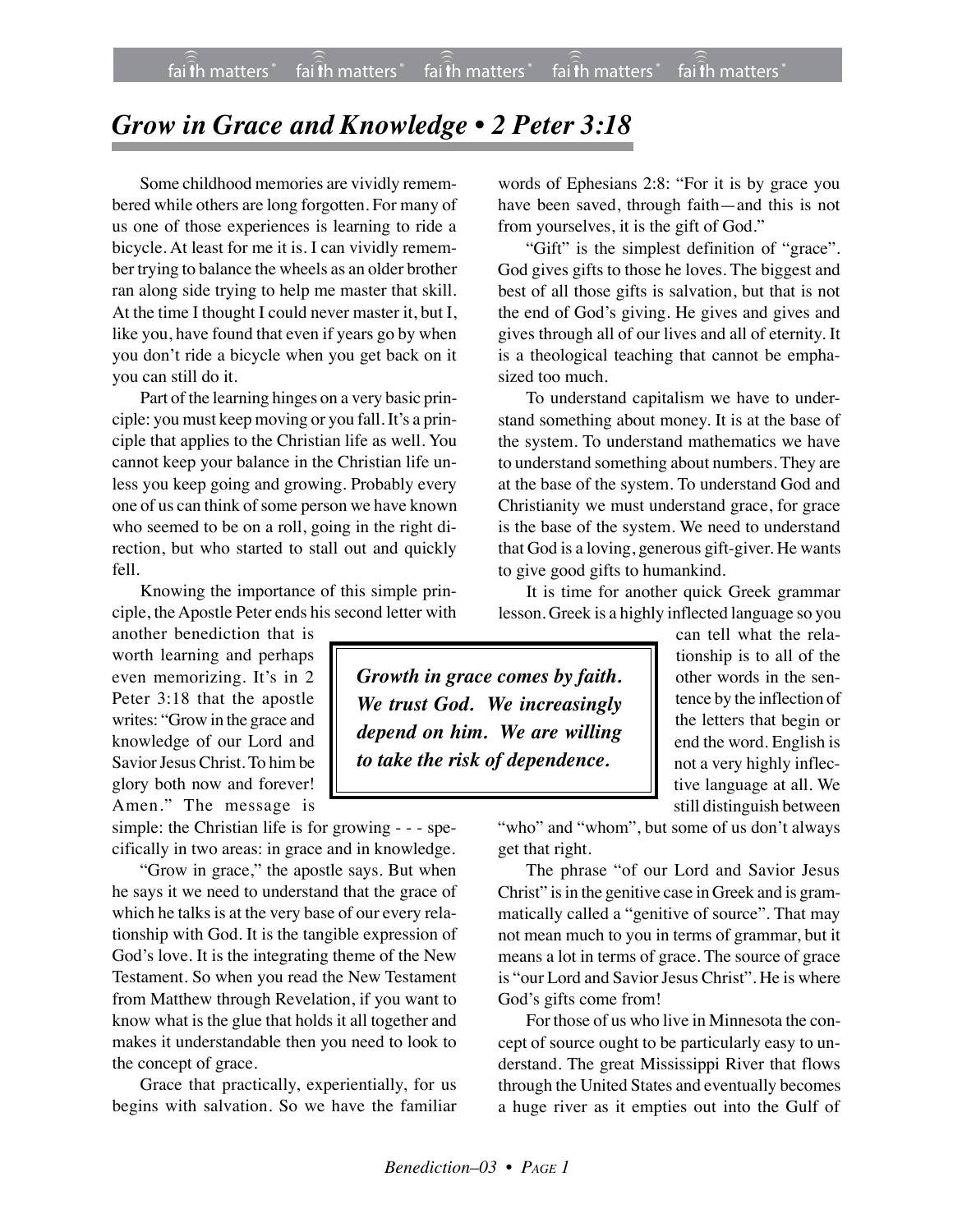Mexico, has it's source at Lake Itasca in Minnesota. Lake Itasca isn't very big, but it is fed with springs so permanent that the lake level has been known to rise in dry seasons!

Jesus is just like that! The flow of his grace has been known to rise even in the dry seasons of our life. He is the permanent and the inexhaustible source of grace.

But the thrust of 2 Peter 3:18 is not so much to teach about God's base of grace but to challenge us concerning our pace of grace. We are encouraged to "grow in grace". The word "grow" simply means to increase. It is the same word that is often used in the Bible to describe the growth of a tree or a plant. It means to get bigger, better, faster, more. How on earth do you do that? If grace means gifts, how do you "grow in gifts" from God?

What do you think of when you think of receiving gifts? Don't we tend to think of Christmas presents or birthday presents? Or maybe we think in terms of church offerings or bonuses provided by a generous employer. How would someone grow in these things? It doesn't seem to make sense. How can you grow in getting more presents at Christmas or on your birthday? Why would anyone not want more presents, better gifts or bigger bonuses? It just doesn't seem to make sense to say, "Grow in grace." It doesn't make sense because we are sinners, and as sinners we have some builtin reluctance to get gifts from God.

I know a man who is now past retirement age. Years ago he was engaged to a young woman from a very wealthy family. Her father did not like this man. At the wedding reception his new father-inlaw walked up to him and handed him a sealed envelope. He took it and put it in his jacket pocket, unopened. When the couple arrived at the hotel after leaving the reception, he took the envelope out of his pocket and opened it up. In the envelope was a check for many thousands of dollars. The young groom left his bride, drove back to the reception and handed the envelope and check back to her father saying, "You can't buy me!"

Whether he was right or wrong is not the point. The point is that he turned down a very generous gift. Some would say he did that out of pride; others would call it stupidity. Either way, he turned down grace.

We all do the same thing with God to one extent or another. We want to make it on our own. We are reluctant to be totally dependent on anyone, even on God. We are proud. We are often untrusting, fearful that if we depend on God's grace we'll be left in the lurch and look foolish and be losers. These and other reasons cause us to slow our pace in the growth in grace.

Growth in grace comes by faith. We trust God. We increasingly depend on him. We are willing to take the risk of dependence. We are ready to forsake pride and independence and accept God's amazing and generous gifts.

But even when we know God is good, that he wants to give us gifts and that we ought to overcome our reluctance and pride with faith - - - even then we are still slow to grow in grace. That is why Peter goes on and says not only that we are to grow in grace but also that we are to grow in knowledge.

There's an old adage that says, "There is power in knowledge." That is particularly true here. The Apostle Peter in his second epistle is big on knowledge. In 2 Peter 1:3-4 he writes,

His divine power has given us everything we need for life and godliness through our knowledge of him who called us by his own glory and goodness. Through these he has given us his very great and precious promises, so that through them you may participate in the divine nature and escape the corruption in the world caused by evil desires.

Knowledge is the way to power and to "everything we need for life and godliness". If we have knowledge we are on our way to all we need in life! Knowledge is the way to great promises, escape from corruption and partaking of the divine nature.

Information can make a great difference in life. When I was a teenager I bought a 1941 Plymouth Coupe for \$50.00. (I wish I still had it; I think it would be worth a great deal more today!) After working on the engine one day it wouldn't start. It turned over and over but wouldn't fire. I ran the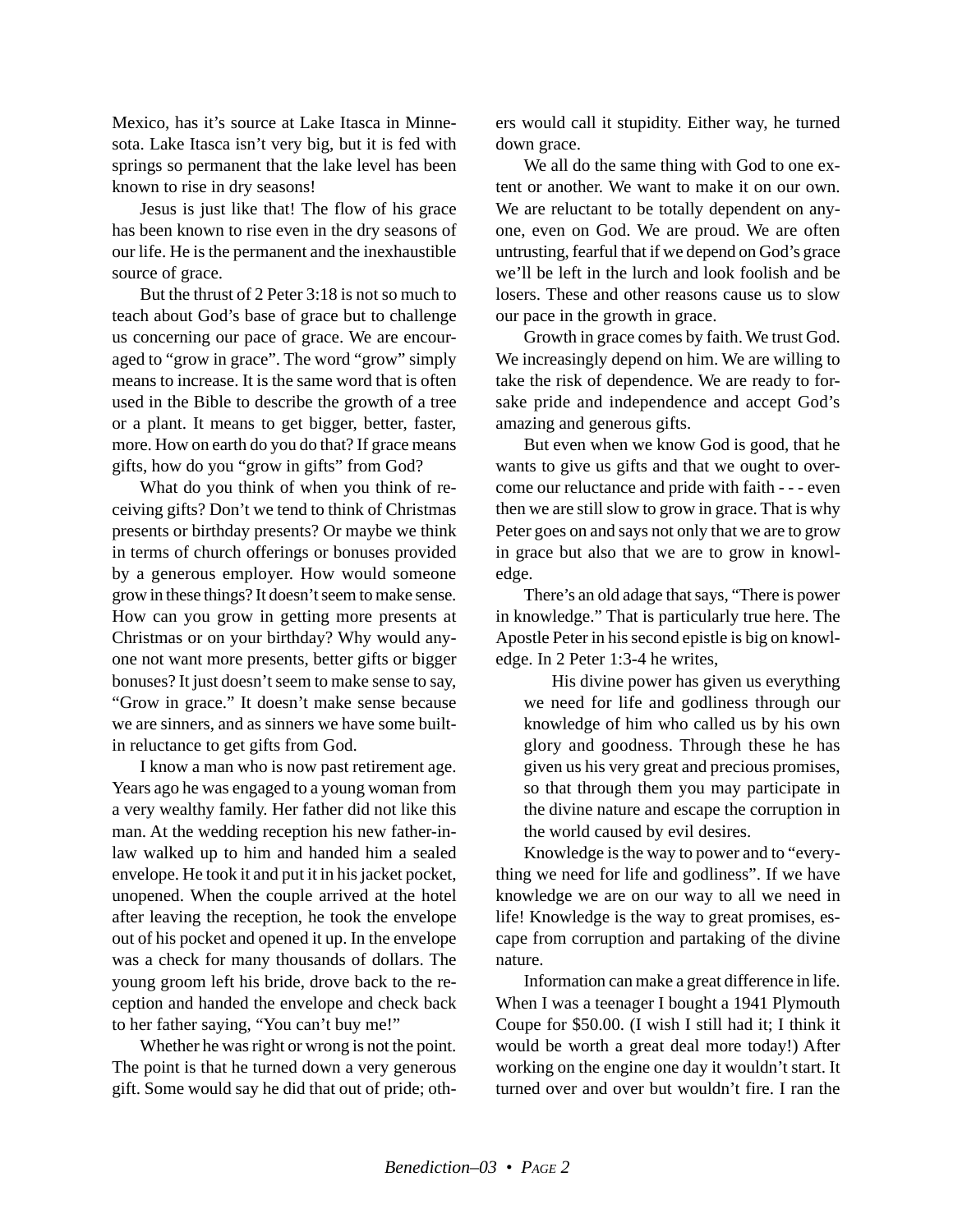battery down. I tried booster cables. My father pushed me with the family sedan (his bumper slipped under mine and smashed in his grill!). Still it wouldn't start. Finally someone showed me that the little ground wire was off the ignition coil. I put it on and the car started. All I needed was information about coil ground wires . . . then it was simple.

We've all been lost looking for some address or location. We've had times when we've spent many minutes, maybe even hours, looking for someplace only to find that we were only a few blocks away from it. We simply lacked the information we needed to find it. But when we got that information we were able to easily locate what we were looking for.

It is the same with life. There are people who are living in sin and defeat, eternally lost. All they need is some information about Jesus Christ—that

he died on the cross, that he was buried and that he rose again. And that simple faith in him turns a lost sinner into an eternal saint.

There are Christians who live powerless and defeated lives when all they need is some information about the

filling and control of the Holy Spirit and they could be changed into men and women of spiritual victory.

We all need to know information about God and the Christian life. We need to know what the Bible says. It's an area where we need to grow and where we can grow! That's why it's important to personally study the Bible every day and memorize it. That's why it's important to attend a church where there is consistent and systematic teaching of the Bible, to listen to sermons and take notes. That's why it's important to take advantage of opportunities to grow in knowledge through courses, seminars, books and other "grow in knowledge" opportunities.

Measurable growth in knowledge is critical to growth in grace—which is wonderful! But knowledge is more than information. You can have a Ph.D. in agriculture but the information won't do you much good if you don't get your hands in the soil. We all know people who "know" but don't "grow"!

Our growth needs to move beyond head-information and include experience with Jesus Christ. It is growth in the "knowledge of our Lord and Savior Jesus Christ." The way we grow in knowledge of Jesus Christ is to share life's experiences with him. Let me try to communicate a concept that I think is powerful and profound but not easy to simply explain by using an analogy.

Because I have known my wife Charleen all my life, we have shared many experiences together. We grew up in the same general area and went to the same church from childhood so we know many of the same people and have shared many of the same experiences. We started dating in adolescence and became best friends. We were married. We

 *All of life's experiences provide opportunities for us to experience Jesus Christ and grow in the knowledge of him.*

have had children. We have had times when we have cried together over things that are too private to tell anyone else and we have had times of exhilarating joy and celebration. As a re-

sult of all of that I have come to know her very, very well.

But even though we have spent much of a lifetime together there are still things about her that I do not know because there are some experiences that we have not yet had. We have not yet experienced grave illness in our immediate family. We have not yet experienced retirement or old age. So while I could guess, and probably pretty well, what it will be like to go through those kinds of experiences with her, we have not yet experienced them together. So there are areas for growth in our relationship, new experiences to be had and new journeys to be traveled.

In much the same way we as Christians have opportunities to grow in our relationship with Jesus Christ. But understand that with him we can share an intimacy far greater than the closest of husbands